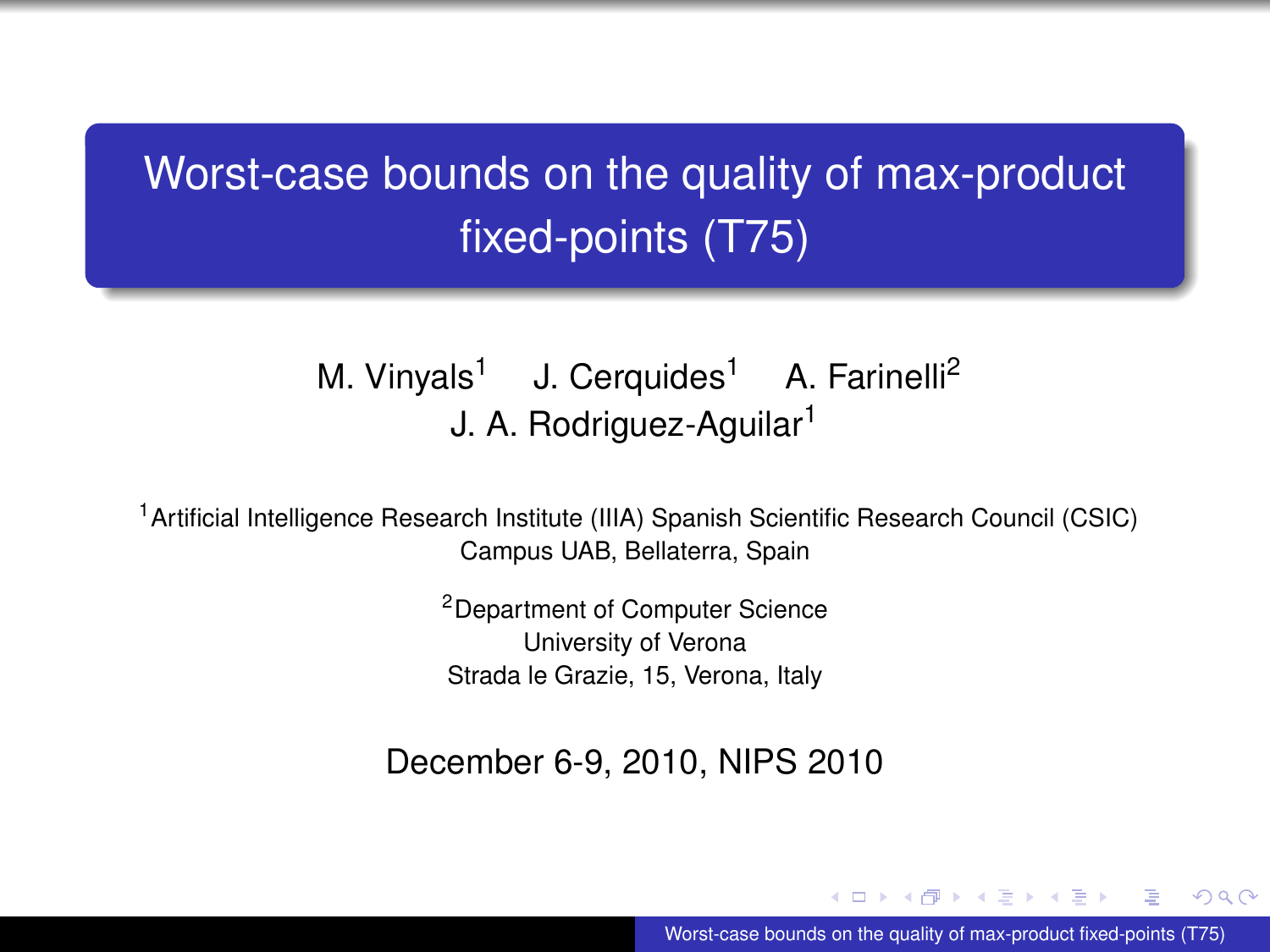## **Motivation**

Many **real-world problems** can be represented using a **graphical model** and formulated as **finding** the maximum a posteriori assignment (**MAP**).



**Loopy max-sum belief propagation** is a **popular MAP algorithm** with **good empirical performance** but with **few theoretical guarantees**.

**[Open question:]** can we **provide theoretical guarantees** for max-sum algorithm **over further structures upon convergence**?



 $\Omega$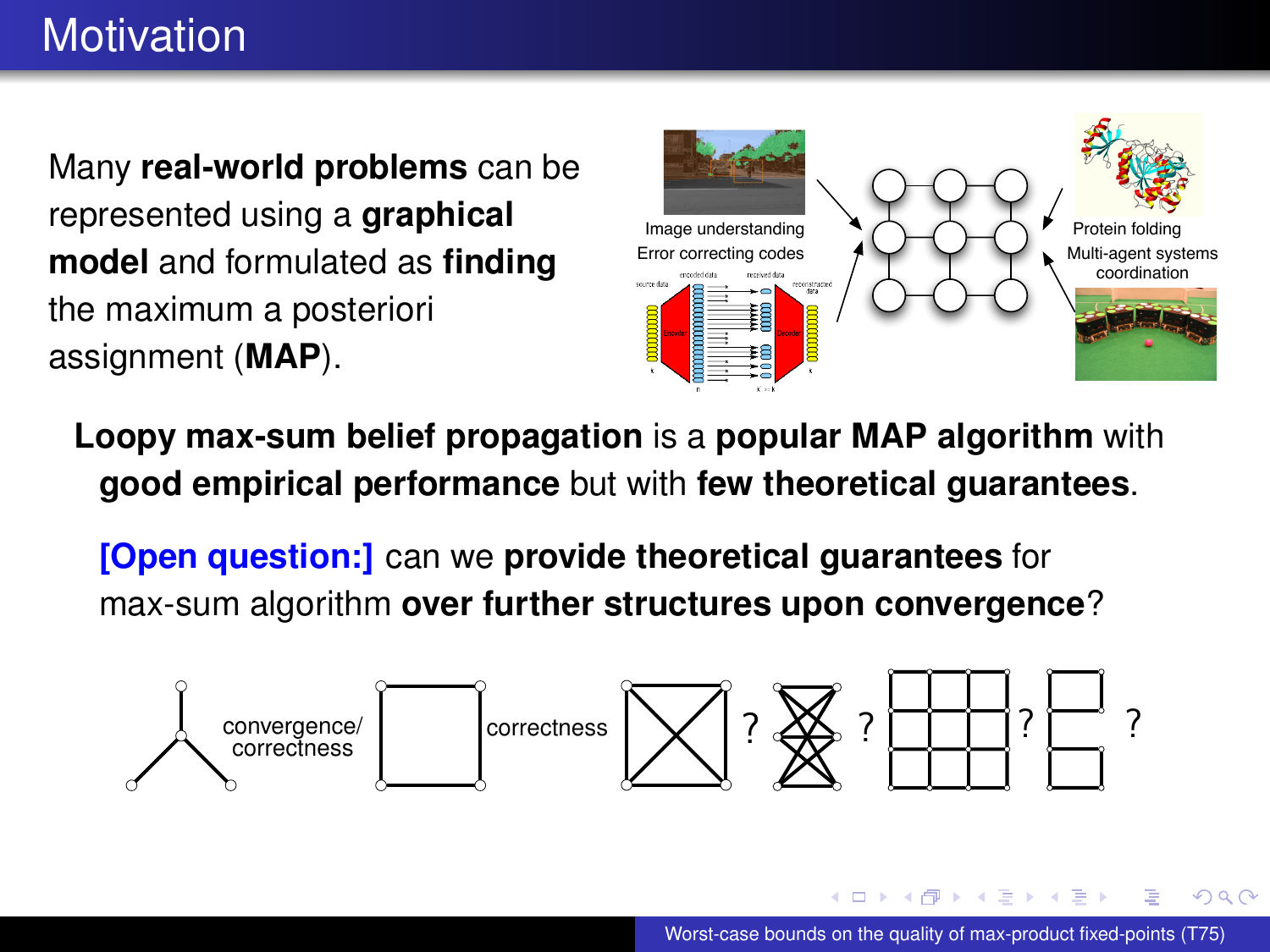## **Contribution**

We provide **quality guarantees for max-sum fixed-points** in **general graphs calculated prior to the execution** of the algorithm.

Our results build upon two main components:

The **characterization of any max-product assignment**, *x MS*, as a **neighbourhood maximum** in an specific region of the graphical model **[Weiss and Freeman, 2001]**



**Worst-case bounds** on the **quality** of a **neighbourhood maximum**, generalization of **[Pearce and Tambe, 2007]**.



 $\Omega$